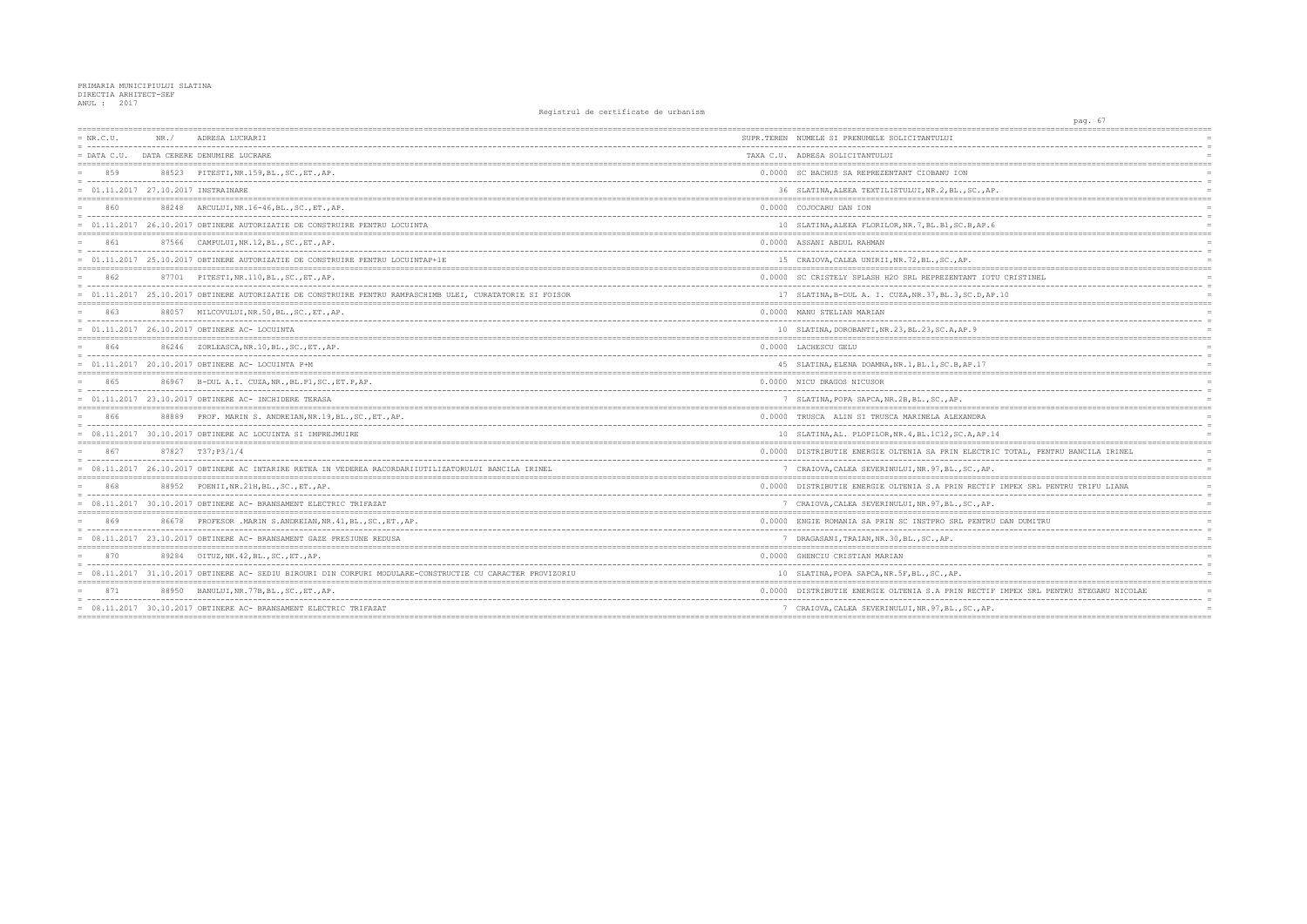## PRIMARIA MUNICIPIULUI SLATINA<br>DIRECTIA ARHITECT-SEF<br>ANUL : 2017

| $= NR.C.U.$                         | NR. /       | ADRESA LUCRARII                                                                                                   | SUPR.TEREN NUMELE SI PRENUMELE SOLICITANTULUI        |
|-------------------------------------|-------------|-------------------------------------------------------------------------------------------------------------------|------------------------------------------------------|
| $=$ DATA C.U.                       |             | DATA CERERE DENUMIRE LUCRARE                                                                                      | TAXA C.U. ADRESA SOLICITANTULUI                      |
| 872                                 |             | 90357 MANASTIRII, NR.117A, BL., SC., ET., AP.                                                                     | 0.0000 DUMITRESCU ANDREEA                            |
|                                     |             | $= 09.11.2017 02.11.2017 TRANZACTII DE VANZARE CUMPARARE$                                                         | 15 SLATINA, MANASTIRII, NR. 117B, BL., SC., AP.      |
| 873                                 |             | 88554 PITESTI, NR. 237, BL., SC., ET., AP.                                                                        | 0.0000 SC FIR SRL REPREZ. PRIN FIRICA CORNEL         |
|                                     |             | = 09.11.2017 27.10.2017 OBTINERE AC- SPATIU COMERCIAL-CONSTRUCTIEPROVIZORIE(10 ANI)                               | 7 SLATINA, CRISAN, NR. 22A, BL. 8B, SC. A, AP.       |
| 874                                 |             | 89436 PITESTI, NR. 159, BL., SC., ET., AP.                                                                        | 0.0000 SC BACHUS SA REPREZENTANT CIOBANU ION         |
|                                     |             | = 09.11.2017 31.10.2017 OBTINERE AUTORIZATIE DE CONSTRUIRE PENTRUAMENAJARE SPATIU ALIMENTATIE PUBLICA EXISTENT IN | 36 SLATINA, PITESTI, NR. 159, BL., SC., AP.          |
| 875                                 | 91260 OITUZ |                                                                                                                   | 0.0000 UNITATEA ADMINISTRATIV TERITORIALA SLATIN     |
|                                     |             | = 09.11.2017 06.11.2017 MODERNIZARE INFRASTRUCTURA RUTIERA EXISTENTA INMUNICIPIUL SLATINA- STRADA OITUZ- DALI     | 0 SLATINA, TOAMNEI, NR.5, BL.3, SC., AP.10           |
| 876                                 |             | 88668 TUDOR VLADIMIRESCU, NR. 146, BL., SC., ET., AP.                                                             | 0.0000 DUMITRU ANA                                   |
|                                     |             | = 13.11.2017 27.10.2017 OBTINERE AC LOCUINTA S+P+M                                                                | 13 SLATINA, TUDOR VLADIMIRESCU, NR.146, BL., SC.     |
| 877                                 |             | 90923 TUDOR VLADIMIRESCU, T 24/1, P 26/1, NR. FN, BL., SC., ET., AP.                                              | 0.0000 MICU ION                                      |
| $= 13.11.2017 06.11.2017$ INFORMARE |             |                                                                                                                   | 68 SLATINA, OLTULUI, NR. 20, BL., SC., AP.           |
| 878                                 |             | 90626 OITUZ, NR.51A, BL., SC., ET., AP                                                                            | 0.0000 STOIAN ADRIAN SI STOIAN ELENA                 |
|                                     |             | $= 13.11.2017 03.11.2017$ OBTINERE AD LOCUINTA                                                                    | 15 SLATINA, A.I CUZA, NR. 48, BL. D 11, SC. A, AP. 7 |
| 879                                 |             | 92510 ALEEA TINERETULUI, NR. 9, BL., SC., ET., AP.                                                                | 0.0000 BONTESCU ANA                                  |
| $= 14.11.2017 10.11.2017$ INFORMARE |             |                                                                                                                   | 8 SLATINA, SERG. MAJ. DOROBANTU C-TIN, NR., BL       |
| 880                                 |             | 90755 ISLAZULUI, NR. 20, BL., SC., ET., AP.                                                                       | 0.0000 SAVESCU COSTICA                               |
|                                     |             | = 15.11.2017 03.11.2017 OBTINERE AC ANEXA GOSPODAREASCA SI IMPREJMUIRE                                            | 18 SLATINA, PRIMAVERII, NR. 4, BL. FA5, SC. D, AP. 4 |
| 881                                 |             | 92808 CONSTRUCTORULUI, NR.3, BL., SC., ET., AP.                                                                   | 0.0000 SC MUJIKA GUMMA SRL REPREZENTANT TIU ALIN     |
|                                     |             | = 15.11.2017 13.11.2017 DEZMEMBRARE TEREN                                                                         | 230 SLATINA, MESTEACANULUI, NR. 9D, BL., SC., AP.    |
| 882                                 |             | 92605 PROF. VICTOR BILTZ, NR. FN., BL., SC., ET., AP.                                                             | 0.0000 BILTZ VIOREL                                  |
|                                     |             | = 15.11.2017 10.11.2017 DEZMEMBRARE TEREN                                                                         | 72 BUCURESTI, GEN. VASILE MILEA, NR. 9, BL. A, SC.   |
| 883                                 |             | 92745 PRELUNGIREA PITESTI, NR.12, BL., SC., ET., AP.                                                              | 0.0000 NEACSU DAN MARIUS                             |
| = 15.11.2017 10.11.2017 INFORMARE   |             |                                                                                                                   | 15 SLATINA, PRELUNGIREA PITESTI, NR. 12, BL., SC.    |
| 884                                 |             | 91831 STREHARETI, NR. 66, BL., SC., ET., AP.                                                                      | 0.0000 ROSU AUREL                                    |
|                                     |             | = 15.11.2017 08.11.2017 OBTINERE AUTORIZATIE DE CONSTRUIRE PENTRU LOCUINTAP+M                                     | 13 SLATINA, STREHARETI, NR. 66, BL., SC., AP.        |
|                                     |             |                                                                                                                   |                                                      |

|                                               | pag. 68 |                               |            |                      |
|-----------------------------------------------|---------|-------------------------------|------------|----------------------|
| $====$<br>$=$                                 |         |                               |            |                      |
| ----                                          |         | $---$                         |            | $\equiv$             |
|                                               |         |                               |            |                      |
|                                               |         |                               |            |                      |
|                                               |         |                               |            | $\equiv$             |
|                                               |         |                               |            |                      |
|                                               |         |                               |            |                      |
|                                               |         |                               |            | $\equiv$             |
|                                               |         |                               |            |                      |
|                                               |         |                               |            | $=$                  |
|                                               |         |                               |            | $\equiv$             |
|                                               |         |                               |            |                      |
|                                               |         |                               |            |                      |
| A REPREZ. PRIN CISMARU CONSTANTIN CRISTIAN    |         |                               |            | $\equiv$<br>$\equiv$ |
|                                               |         |                               |            | $=$                  |
|                                               |         |                               |            | $=$                  |
|                                               |         |                               |            | $\equiv$             |
| AP.                                           |         |                               |            |                      |
| ==========                                    |         |                               |            |                      |
|                                               |         |                               |            |                      |
|                                               |         |                               |            | $\equiv$             |
|                                               |         |                               |            |                      |
|                                               |         |                               |            |                      |
|                                               |         |                               |            | $\equiv$             |
| =======                                       |         | ----------------------------- |            |                      |
|                                               |         |                               |            |                      |
| .4, SC.A, AP.15                               |         |                               |            | $\equiv$             |
| -----------------                             |         | :======================       |            |                      |
|                                               |         |                               |            |                      |
|                                               |         |                               |            | $\equiv$             |
|                                               |         |                               | ------     | $=$                  |
| CONSTANTIN                                    |         |                               |            |                      |
|                                               |         |                               |            | $\equiv$             |
|                                               |         |                               |            |                      |
|                                               |         |                               |            |                      |
| $--$<br>------                                |         | -----------------             |            | $\equiv$             |
| B,AP.17                                       |         |                               |            | $=$                  |
| $==$<br>;==================================== |         |                               |            |                      |
|                                               |         |                               |            | $\equiv$             |
| AP.                                           |         |                               |            |                      |
|                                               |         |                               | ========== |                      |
|                                               |         |                               |            |                      |
|                                               |         |                               |            |                      |
|                                               |         |                               |            |                      |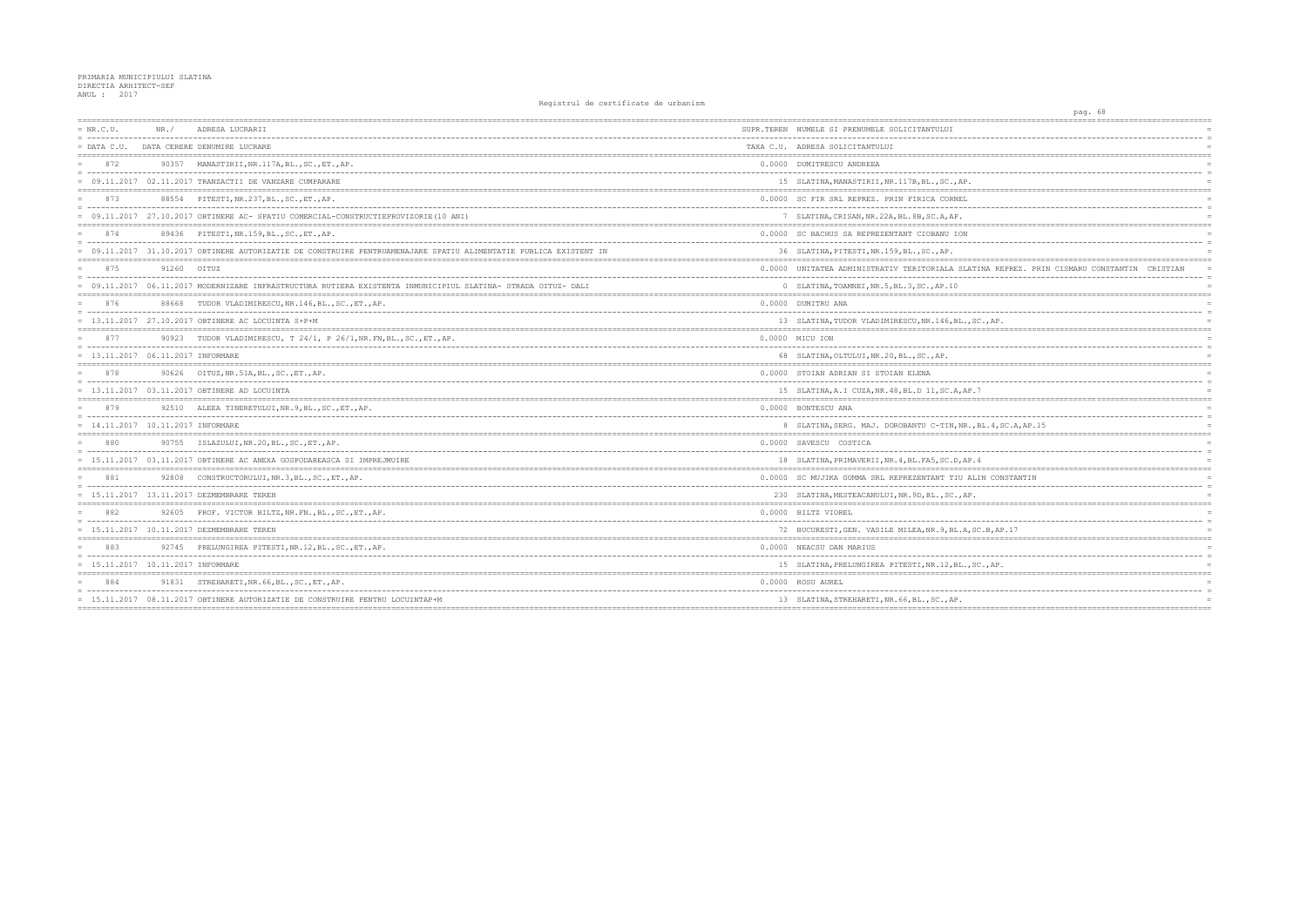| $= NR.C.U.$                         | NR. / | ADRESA LUCRARII                                                                      | SUPR.TEREN NUMELE SI PRENUMELE SOLICITANTULUI         |
|-------------------------------------|-------|--------------------------------------------------------------------------------------|-------------------------------------------------------|
| $=$ DATA C.U.                       |       | DATA CERERE DENUMIRE LUCRARE                                                         | TAXA C.U. ADRESA SOLICITANTULUI                       |
| 885                                 |       | 91364 GAROAFELOR, NR. 2, BL., SC., ET., AP.                                          | 0.0000 ENGIE ROMANIA SA PRIN SC INSTPRO SRL PENT      |
|                                     |       | = 15.11.2017 07.11.2017 OBTINERE AC- BRANSAMENT GAZE PRESIUNE REDUSA                 | 7 DRAGASANI, TRAIAN, NR. 30, BL., SC., AP.            |
| 886                                 | 91366 | EROILOR, NR.3A, BL., SC., ET., AP.                                                   | 0.0000 ENGIE ROMANIA SA PRIN SC INSTPRO SRL PENT      |
|                                     |       | = 15.11.2017 07.11.2017 OBTINERE AC- BRANSAMENT GAZE PRESIUNE REDUSA                 | 7 DRAGASANI, TRAIAN, NR. 30, BL., SC., AP.            |
| 887                                 |       | 89834 EROILOR, NR.1G, BL., SC., ET., AP.                                             | 0.0000 ENGIE ROMANIA SA PRIN SC INSTPRO SRL PENT      |
|                                     |       | = 15.11.2017 01.11.2017 OBTINERE AC- BRANSAMENT GAZE PRESIUNE REDUSA                 | 7 DRAGASANI, TRAIAN, NR.30, BL., SC., AP.             |
| 888                                 |       | 89838 MALUL LIVEZII, NR. 30, BL., SC., ET., AP.                                      | 0.0000 ENGIE ROMANIA SA PRIN SC INSTPRO SRL PENT      |
|                                     |       | 15.11.2017 01.11.2017 OBTINERE AC- BRANSAMENT GAZE PRESIUNE REDUSA                   | 7 DRAGASANI, TRAIAN, NR.30, BL., SC., AP.             |
| 889                                 |       | 91753 VULTURULUI, NR.19C, BL., SC., ET., AP.                                         | 0.0000 ENGIE ROMANIA SA PRIN SC INSTPRO SRL PENT      |
|                                     |       | 16.11.2017 08.11.2017 OBTINERE AC- EXTINDERE RETEA SI BRANSAMENT GAZEPRESIUNE REDUSA | 7 DRAGASANI, TRAIAN, NR. 30, BL., SC., AP.            |
| 890                                 |       | 91919 PITESTI, NR.80, BL., SC., ET., AP.                                             | 0.0000 RISTEA LUCIA                                   |
|                                     |       | $= 16.11.2017 08.11.2017$ BRANSAMENT APA SI CANALIZARE                               | 14 PITESTI, PICTOR NICOLAE GRIGORESCU, NR.15, B       |
| 891                                 |       | 92613 POENII, NR. 23A, BL., SC., ET., AP.                                            | 0.0000 SC ACTIV UNICON SRL REPREZENTANT TOMESCU       |
| = 23.11.2017 10.11.2017 DEZMEMBRARE |       |                                                                                      | 26 SLATINA, EC. TEODOROIU, NR. 8, BL. 8, SC. A, AP. 1 |
| 892                                 |       | 90875 ALEEA BRADULUI, NR. 1, BL. C9, SC. A, ET., AP. 7                               | 0.0000 SC IRVEN COM SRL REPREZ. PRIN ION ANUTA        |
|                                     |       | 23.11.2017 06.11.2017 OBTINERE AC- AMENAJARE SPATIU COMERCIAL                        | 7 SLATINA, ALEEA FLORILOR, NR. 2, BL. H, SC. A, AP.   |
| 893                                 |       | 92979 ABATORULUI, NR. 37, BL., SC., ET., AP.                                         | 0.0000 MARUNTELU MARIN MIHAIL                         |
|                                     |       | = 23.11.2017 13.11.2017 OBTINERE AD- LOCUINTA PARTER SI CONSTRUIRELOCUINTA P+1E      | 13 SLATINA, ABATORULUI, NR. 37, BL., SC., AP.         |
| 894                                 |       | 93656 TEXTILISTULUI, NR.8B, BL., SC., ET., AP.                                       | 0.0000 ENGIE ROMANIA SA                               |
|                                     |       | $= 23.11.2017 14.11.2017$ OBTINERE AC AMPLASARE SEMNALISTICA                         | 7 BUCURESTI, B-DUL MARASESTI, NR., BL., SC., AP.      |
| 895                                 |       | 95500 AGRICULTORULUI, NR. 68, BL., SC., ET., AP.                                     | 0.0000 SC STILCONS GRUP SRL REPREZ. PRIN DRAGUSI      |
|                                     |       | 23.11.2017 20.11.2017 OPERATIUNI NOTARIALE -CONVENTIE NOTARIAT                       | 8 SLATINA, PACII, NR. 1, BL. 1, SC. C, AP. 7          |
| 896                                 |       | 90996 ISLAZULUI, NR. 41, BL., SC., ET., AP.                                          | $0.0000$ DUTU ION                                     |
|                                     |       | 23.11.2017  06.11.2017  LOCUINTA SI GARAJ                                            | 13 SLATINA, ISLAZULUI, NR. 41, BL., SC., AP.          |
| 897                                 |       | 93828 POPA SAPCA, NR. 2, BL., SC., ET., AP.                                          | 0.0000 NEDEIANU GHERGHINA                             |
| = 23.11.2017 14.11.2017 DEZMEMBRARE |       |                                                                                      | 25 SLATINA, UNIRII, NR. 3, BL. 3, SC. 2, AP. 10       |
|                                     |       |                                                                                      |                                                       |

| pag. 69                        |                |
|--------------------------------|----------------|
|                                |                |
|                                |                |
|                                | $=$            |
| RU DANCIOIU MARINA             |                |
|                                |                |
|                                |                |
| RU MIHAILESCU GABRIEL          |                |
| $-$                            | $\equiv$       |
|                                | $\equiv$       |
|                                |                |
| RU SERBAN IOAN                 | $=$            |
|                                |                |
|                                |                |
| RU DINU DANIEL                 |                |
|                                | $\equiv$       |
|                                |                |
| RU STANCA IONUT CIPRIAN        |                |
|                                |                |
|                                |                |
|                                |                |
|                                | $\equiv$       |
| L., SC., AP.                   |                |
| CONSTANTIN CRISTIAN            |                |
|                                | $\equiv$       |
| 3                              | $=$            |
|                                |                |
|                                | $\equiv$       |
| 1                              |                |
|                                |                |
|                                | $\equiv$       |
|                                |                |
|                                |                |
| ------------------------------ | $\equiv$       |
|                                |                |
|                                |                |
| N NICOLAE MIHAI                |                |
|                                | $\overline{a}$ |
|                                |                |
|                                |                |
|                                | $\equiv$       |
|                                |                |
|                                |                |
|                                |                |
|                                | $=$            |
|                                |                |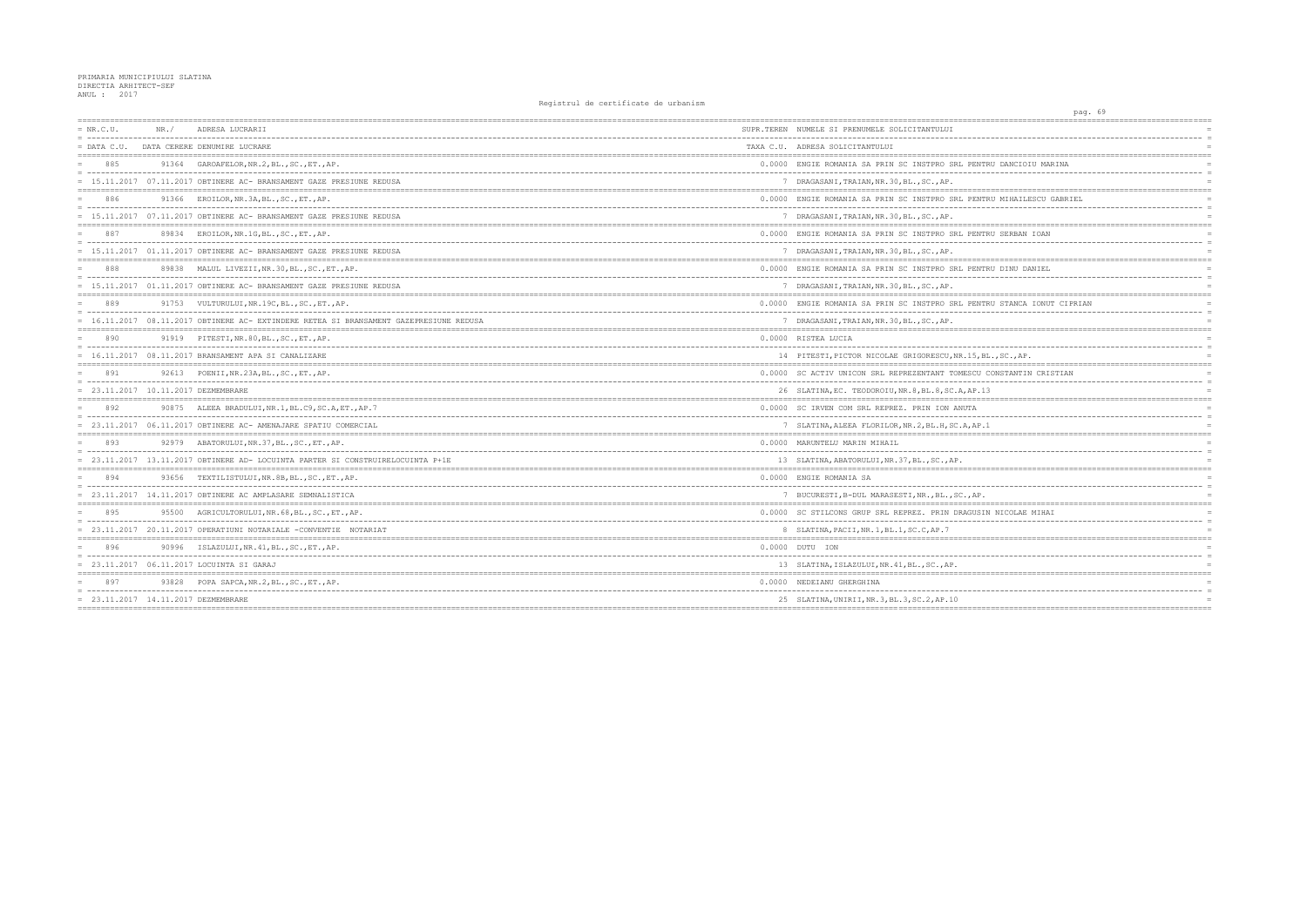| $= NR.C.U.$                       | NR. / | ADRESA LUCRARII                                                                                                          | SUPR.TEREN NUMELE SI PRENUMELE SOLICITANTULUI        |
|-----------------------------------|-------|--------------------------------------------------------------------------------------------------------------------------|------------------------------------------------------|
| $=$ DATA C.U.                     |       | DATA CERERE DENUMIRE LUCRARE                                                                                             | TAXA C.U. ADRESA SOLICITANTULUI                      |
| 898                               |       | 95052 DEPOZITELOR, NR.2G, BL., SC., ET., AP.                                                                             | 0.0000 ENGIE ROMANIA SA PRIN SC INSTPRO SRL PENT     |
|                                   |       | = 23.11.2017 17.11.2017 OBTINERE AC- BRANSAMENT GAZE PRESIUNE REDUSA                                                     | 7 DRAGASANI, TRAIAN, NR. 30, BL., SC., AP.           |
| 899                               |       | 95051 TUDOR VLADIMIRESCU, NR. 6, BL., SC., ET., AP.                                                                      | 0.0000 ENGIE ROMANIA SA PRIN SC INSTPRO SRL PENTI    |
|                                   |       | 23.11.2017 17.11.2017 OBTINERE AC- BRANSAMENT GAZE PRESIUNE REDUSA                                                       | 7 DRAGASANI, TRAIAN, NR. 30, BL., SC., AP.           |
| 900                               |       | 95049 BANULUI, NR. 98, BL., SC., ET., AP.                                                                                | 0.0000 ENGIE ROMANIA SA PRIN SC INSTPRO SRL PENTI    |
|                                   |       | = 23.11.2017 17.11.2017 OBTINERE AC- BRANSAMENT GAZE PRESIUNE REDUSA                                                     | 7 DRAGASANI, TRAIAN, NR. 30, BL., SC., AP.           |
| 901                               |       | 92224 BOIANGIULUI, NR. FN, BL., SC., ET., AP.                                                                            | 0.0000 ILIE FLORICA                                  |
| = 23.11.2017 09.11.2017 INFORMARE |       |                                                                                                                          | 19 SLATINA, LIBERTATII, NR. 3, BL. GA8C, SC., AP. 12 |
| 902                               |       | 94151 CRISAN, NR. 11, BL. ZA1, SC. 3, ET. 4, AP. 9                                                                       | 0.0000 TIUTIU CONSTANTIN SI TIUTIU RODICA            |
|                                   |       | = 23.11.2017 15.11.2017 OBTINERE AC- SARPANTA                                                                            | 7 SLATINA, CRISAN, NR. 11, BL. ZA1, SC. 3, AP. 9     |
| 903                               |       | 94708 PITESTI, NR. 16, BL., SC., ET., AP.                                                                                | 0.0000 ENGIE ROMANIA SA PRIN SC INSTPRO SRL PENTI    |
|                                   |       | = 28.11.2017  16.11.2017 OBTINERE AC BRANSAMENT GAZE                                                                     | 7 DRAGASANI, TRAIAN, NR. 30, BL., SC., AP.           |
| 904                               |       | 93176 VAILOR, NR. 33, BL., SC., ET., AP.                                                                                 | 0.0000 MITRICA CONSTANTIN MARIAN SI MITRICA GABR     |
|                                   |       | = 28.11.2017 13.11.2017 OBTINERE AUTORIZATIE DE CONSTRUIRE PENTRU LOCUINTAPARTER SI IMPREJMUIRE                          | 10 SLATIOARA, PRIMAVERII, NR. 33, BL., SC., AP.      |
| 905                               |       | 94591 VAILOR, NR. FN, BL., SC., ET., AP.                                                                                 | 0.0000 BROBOANA NICOLITA SI BROBOANA CRISTIAN        |
|                                   |       | = 28.11.2017 16.11.2017 OBTINERE AUTORIZATIE DE CONSTRUIRE PENTRU LOCUINTESEMICOLECTIVE                                  | 24 VADASTRITA, MIHAI SADOVEANU, NR. 61, BL., SC.,    |
| 906                               |       | 91853 B-DUL A. I CUZA, NR. 28, BL. CAM4, SC. C, ET., AP.                                                                 | 0.0000 S.C DELARIS DEPAL S.R.L REPREZ. DE LUPU E     |
|                                   |       | = 28.11.2017 08.11.2017 CONCESIONARE TERASA PENTRU EXTINDERE SPATIUCOMERCIAL                                             | 7 SLATINA, B-DUL A.I CUZA, NR., BL.CAM4, SC., AP     |
| 907                               |       | 96113 BASARABILOR, NR. 33, BL., SC., ET., AP.                                                                            | 0.0000 COLEGIUL NATIONAL "ION MINULESCU" REPREZED    |
|                                   |       | = 28.11.2017 21.11.2017 OBTINERE AUTORIZATIE DE CONSTRUIRE PENTRU CENTRALATERMICA PENTRU INCALZIRE CORP B, INTERNAT SI   | 0 SLATINA, BASARABILOR, NR. 33, BL., SC., AP.        |
| 908                               |       | 96400 PITESTI, NR. 48, BL., SC., ET., AP.                                                                                | 0.0000 ENGIE ROMANIA SA PRIN SC INSTPRO SRL PENTI    |
|                                   |       | $= 28.11.2017 22.11.2017$ OBTINERE AC- BRANSAMENT GAZE PRESIUNE REDUSA                                                   | 7 DRAGASANI, TRAIAN, NR.30, BL., SC., AP.            |
| 909                               |       | 96087 CIREASOV, NR. 53, BL., SC., ET., AP.                                                                               | 0.0000 SC ROLMIS SRL REPREZENTANT GHIDANAC DUMITI    |
|                                   |       | = 28.11.2017 21.11.2017 OBTINERE AUTORIZATIE DE CONSTRUIRE PENTRU SPATIUBIROURI SI PARCARE ACOPERITA                     | 231 SLATINA, ARCULUI, NR.19, BL., SC.A, AP.13        |
| 910                               |       | 95103 N. BALCESCU, NR. 8, BL., SC., ET., AP.                                                                             | 0.0000 PRIMARIA MUNICIPIULUI SLATINA REPREZ. CON     |
|                                   |       | = 28.11.2017 17.11.2017 DEMOLARE CORP CONSTRUCTIE CU DESTINATIA ATELIERSI CLADIRE ANEXA, POZITIA 155 SI 156 DIN DOMENIUL | 0 SLATINA, M. KOGALNICEANU, NR.1, BL., SC., AP.      |
|                                   |       |                                                                                                                          |                                                      |

| pag. 70                            |          |
|------------------------------------|----------|
|                                    |          |
|                                    | $\equiv$ |
|                                    |          |
| RU SC TEHNOMET SRL                 | $=$      |
|                                    | $\equiv$ |
|                                    |          |
| RU CURT SANDU                      |          |
|                                    | $\equiv$ |
|                                    |          |
|                                    | $=$      |
| RU ANDREESCU MARIAN CRISTIAN       | $\equiv$ |
|                                    |          |
|                                    |          |
|                                    | $\equiv$ |
|                                    | $=$      |
|                                    |          |
|                                    | $\equiv$ |
|                                    |          |
|                                    | $=$      |
| RU PAROHIA "SFINTII IMPARATI"SOPOT |          |
|                                    |          |
|                                    |          |
| IELA ALINA                         |          |
|                                    | $\equiv$ |
|                                    |          |
|                                    |          |
|                                    | $\equiv$ |
| AΡ.                                |          |
| LENA DIANA                         |          |
|                                    | $\equiv$ |
|                                    | $=$      |
| NTANT CAROL EMIL KOVACS            |          |
|                                    | $\equiv$ |
|                                    |          |
| RU DINCA MARIUS VALENTIN           |          |
|                                    | $\equiv$ |
|                                    |          |
| ŔŪ                                 |          |
|                                    | $\equiv$ |
|                                    |          |
|                                    |          |
| STANTIN CRISTIAN CISMARU           | $=$      |
|                                    | $=$      |
|                                    |          |